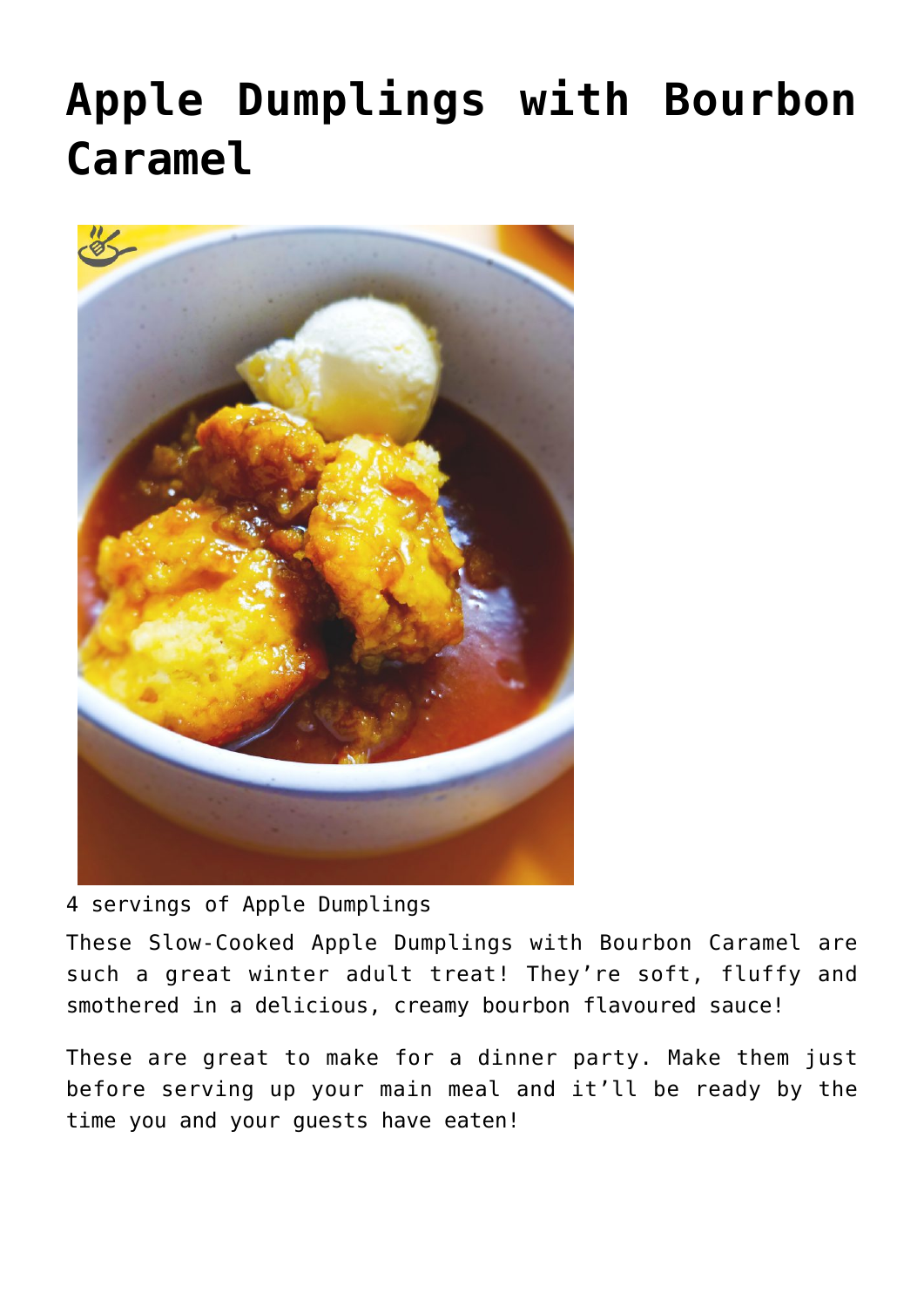## **Ingredients:**

- 1 cup self-raising flour
- 1/2 tsp baking powder
- 2 tbsp caster sugar
- 40g unsalted butter, chopped, chilled
- 1 large granny smith apple, grated
- 1/4 cup milk
- pinch salt

## **Caramel Syrup:**

- 185ml (3/4 cup) golden syrup
- 100g brown sugar
- 50g unsalted butter
- 185ml thickened cream
- 120ml water
- 90ml bourbon of your choice
- large pinch sea salt flakes

## **Method:**

- 1. Place the lid on a 3L slow cooker and set it to high while you prepare the dumplings.
- 2. Combine the flour, baking powder, and sugar into a bowl. Using your fingers, rub the butter into the flour mixture until it resembles breadcrumbs. Make a well in the center and add the milk, grated apple, and salt and use a flat-bladed butter knife to mix the dough until it comes together. Divide into 12 and gently roll into balls.
- 3. Make the caramel: Combine the golden syrup, brown sugar, butter, cream, and water into a medium saucepan over a medium-low heat. Cook while stirring until the sugar dissolves and the syrup is smooth. Then bring to the boil and remove from the heat. Add the bourbon and stir through.
- 4. Pour half of the caramel into the slow cooker. Gently